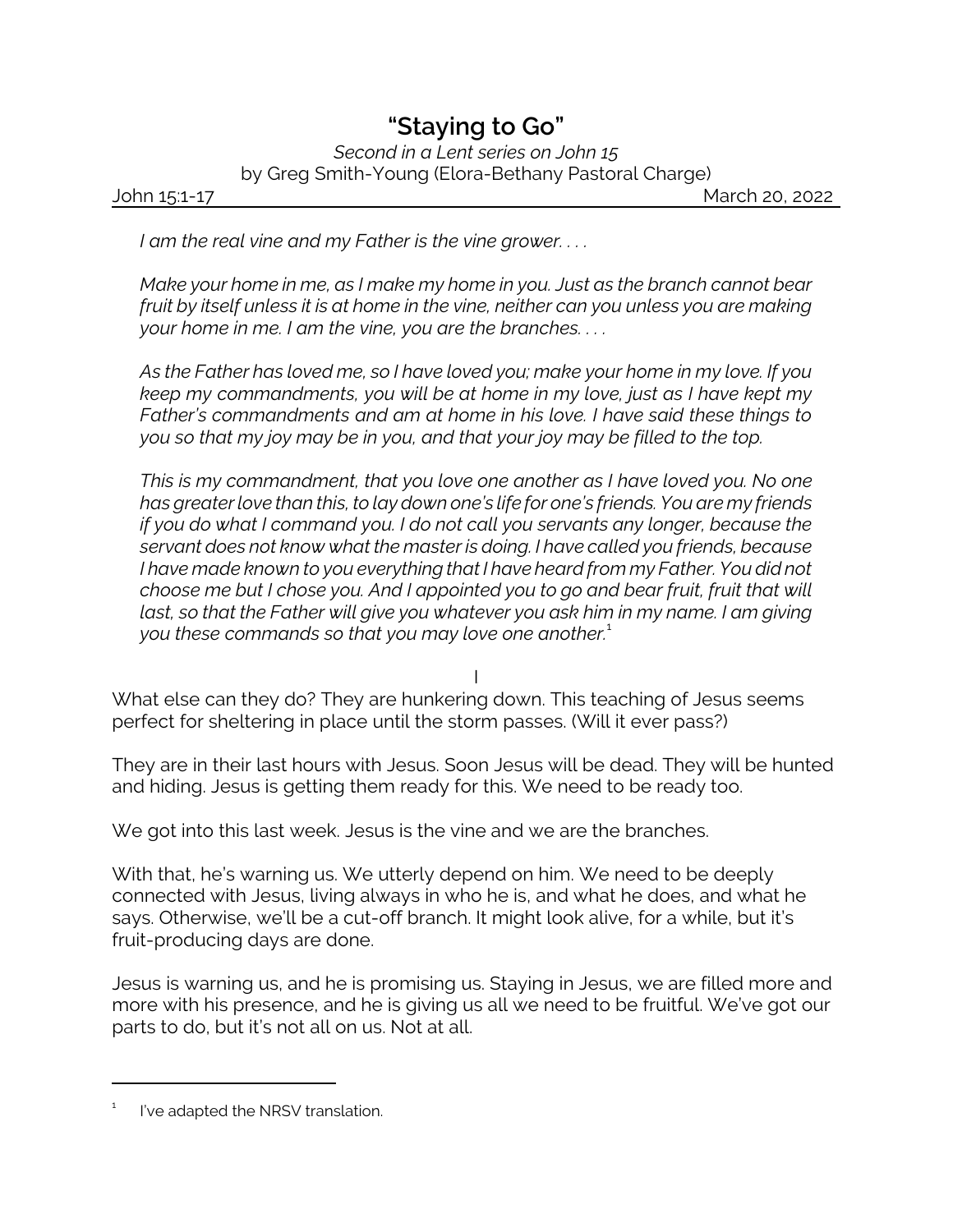I left off with a question. What "fruit" does Jesus have in mind? What are we branches in the business of bearing? Hearing what he says now, it seems we're growing fruit for home consumption, not to give away. Hmm.

II

Jesus gives two teachings here which, I figure, are among his best known. They're back to back, and short enough to fit on a tombstone.

## *Love one another as I have loved you.* and *No one has greater love than this, to lay down one's life for one's friends.*

*"Love one another."* It's Jesus "New Commandment." Don't confuse it with his "Great Commandment," that two-part one: Love God, Love neighbour. <sup>2</sup> Or his Troubling Commandment, "Love your enemy."<sup>3</sup> This New one makes no mention of enemy or neighbour. Just our bunch here, loving one another.

*"No one has greater love than this, to lay down one's life for one's friends."* Mr. Putin just used it this week, at a rally cheering his army's invasion of Ukraine.<sup>4</sup> See, Russian caskets are coming home. If you want people to keep sending more sons, you've got to convince them there is something meaningful, noble, loving even, in the slaughter. Before we sneer at Mr. Putin's misuse of Scripture . . . we've been using the same line, for the same reasons for generations.

*Love one another*. *Love to your death your friends.* Both seem in-house, us-againstthem.

Except, we belong to the Vine.

III

So the Vine fills us.

Jesus fills us with nothing less than the greatest thing possible: God's divine love!

He gives us a glimpse into God: the Father, the Son, and the Spirit. The Father is at home in the Son, and the Son is at home in the Father, both forever held by the

<sup>2</sup> Jesus cited the "love God" and "love neighbour" commandments in Matthew 22.35-40 and Mark 12.28-34. In Luke 10:27 they were cited back to him in answer to a question. These commandments were not original with Jesus, but were well-known from Deuteronomy 6.5-6 and Leviticus 19.18.

<sup>&</sup>lt;sup>3</sup> Matthew 5.43-48, which is part of Jesus' Sermon on the Mount.

<sup>4</sup> [www.christianpost.com/news/putin-john-15-to-hail-ukraine-invasion.html](https://www.christianpost.com/news/putin-john-15-to-hail-ukraine-invasion.html)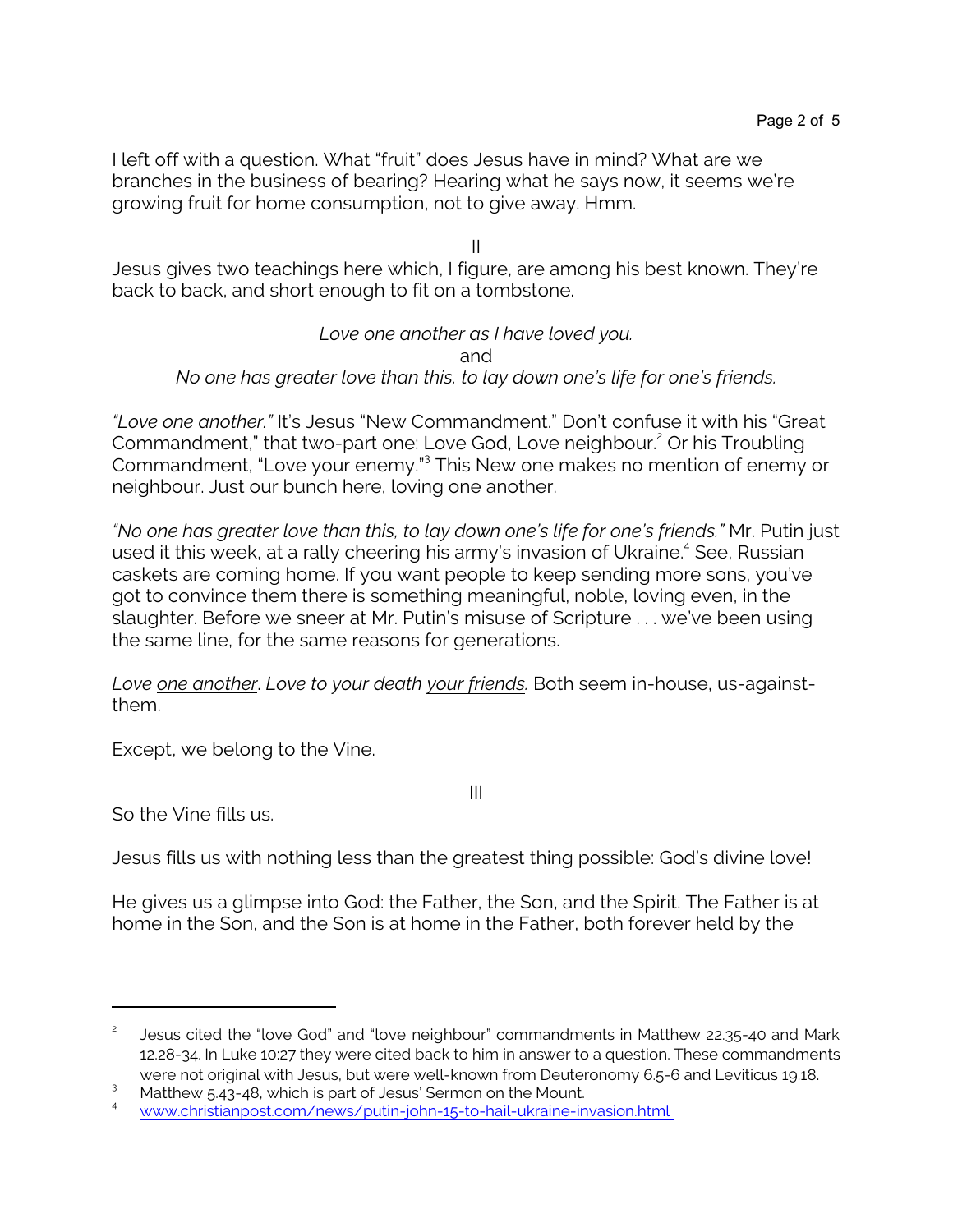Spirit.<sup>5</sup> Three in One, the One who are three. Perfect love, that God-Home, the Trinity It's mind bending.

Now, listen to this. Jesus says here that he loves us — you! — *as his Father loves him*. Heart-blowing! Overwhelming. Realizing this is his love for us!

He has come and made his home among us, so he can bring us into that God-Home. Jesus invites you in. You're at home in God's love. God's love is your fixed address.

You are beloved! Sink in that. Beloved! Rest in that. Everything you do, everything that happens to you, everything you are . . . all of it is as someone who is perfectly loved by God: extravagantly, unceasingly, devotedly, wholly.

Receive that you are so loved, by such as One, and joy fills you to the top, overflowing.

 $IV$ 

Now, your marching orders.*"I give you this new commandment,"* Jesus tells us what to do. *"Love one another."* He commands, like a master would a slave in that culture, or an officer a soldier. But how can you command love?

Then Jesus calls us his friends. Not his subordinates, though we clearly are. Friends. A special kind of love. Do friends issue commands?

The picture I get here is of us being so immersed in Jesus, because we are branches on his vine, feeding on him: his words, his life, his love. He en-culturates us into his love. He so immerses us that we become friends, in the closest friendship possible.

We don't do what we are told, then, *because it's an order*. Rather, we're doing what he says because we love him who loves us more.

How much more? This . . .

*No one has greater love than this, to lay down one's life for one's friends.*

<sup>5</sup> "The Son is the permanent and eternal 'home' of the Father, as the Father is the eternal home of the Son." Michael J. Gorman, Abide and Go: Missional Theosis in the Gospel of John (Eugene, OR: Cascade, 2018), 72 n.4.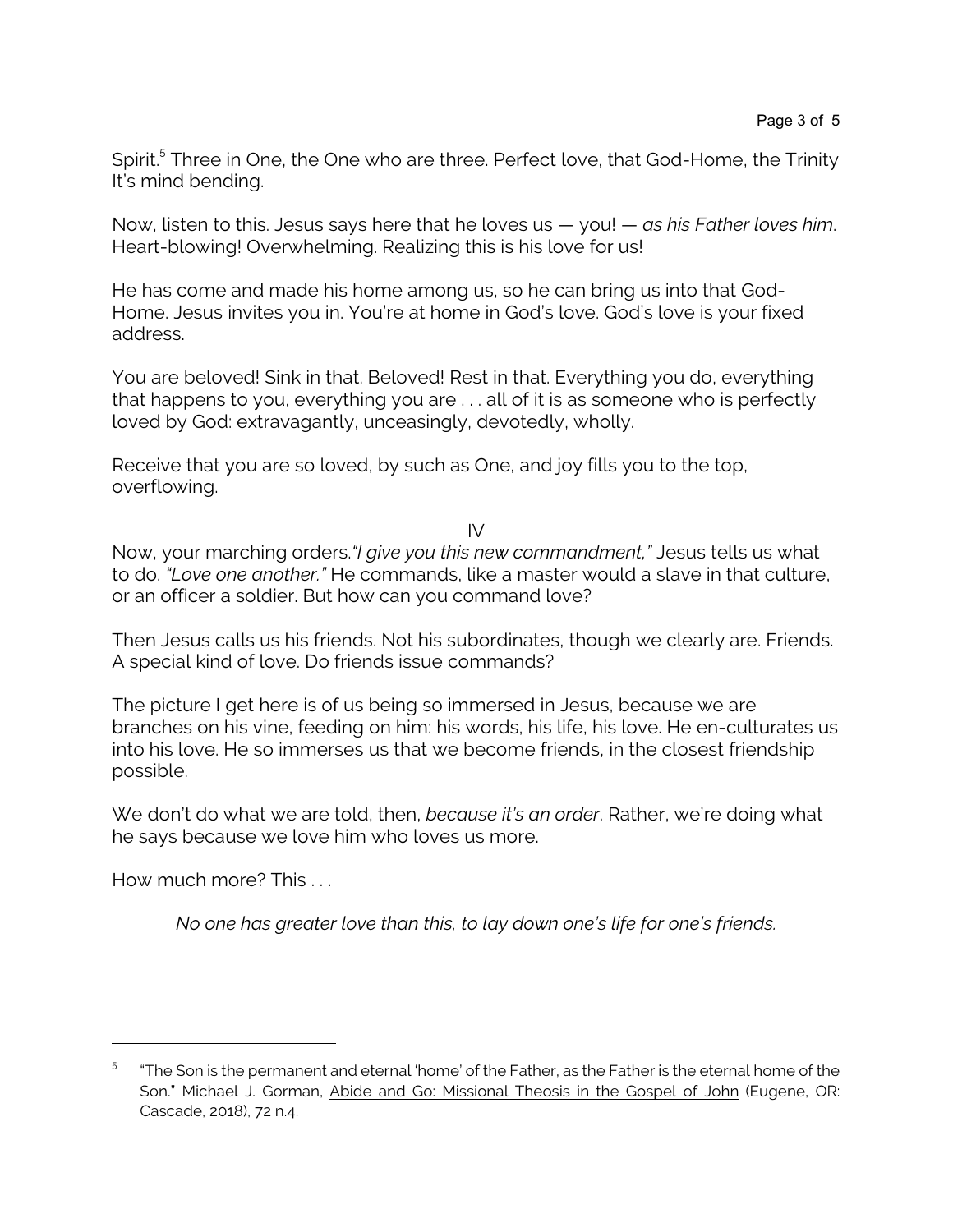Jesus says this, because he is about to do it. He is about to willingly put his life on the line, and surrender it, for all whom he loves. He lay down his life for . . .

> *. . . his friends . . . his deniers . . . his betrayers . . . his despisers . . . his torturers . . . his executioners . . . his persecutors . . . his enemies . . . all who are on the other side of the battle line* ... all of us for whom, while we were his enemies, Jesus died.<sup>6</sup>

When you experience that depth of love, can you do anything but love? Can you feel anything but joy? Can you do anything but whatever this friend wants? You know it's good. You know him. Your vine.

 $\sqrt{}$ As I said, those two snippets from Jesus' teaching —

> *Love one another. . . .* and *. . . lay down one's life for one's friends.*

— they can have feel of a closed-in community, with a keeping-it-inside love and an us-verses-everyone else embattledness. It's easy to fall into this. The story of Jesus' people is full with examples.

But Jesus shows us the true posture of love. It is arms widened on a cross, not swinging a sword or aiming a rifle.

Jesus himself shows us that loving one another within the community of his people is not instead of loving our neighbour, or even in tension with loving our enemy. Rather, the love we have with God flows over into the love we have with other disciples, and keeps flowing over into the love we give to those outside, and those on the other side.

VI

I wondered what this fruit is that Jesus wants us to produce. Might it have something to do with love: his love, our love together, and not it stopping there?

<sup>6</sup> See Romans 5.6-11.